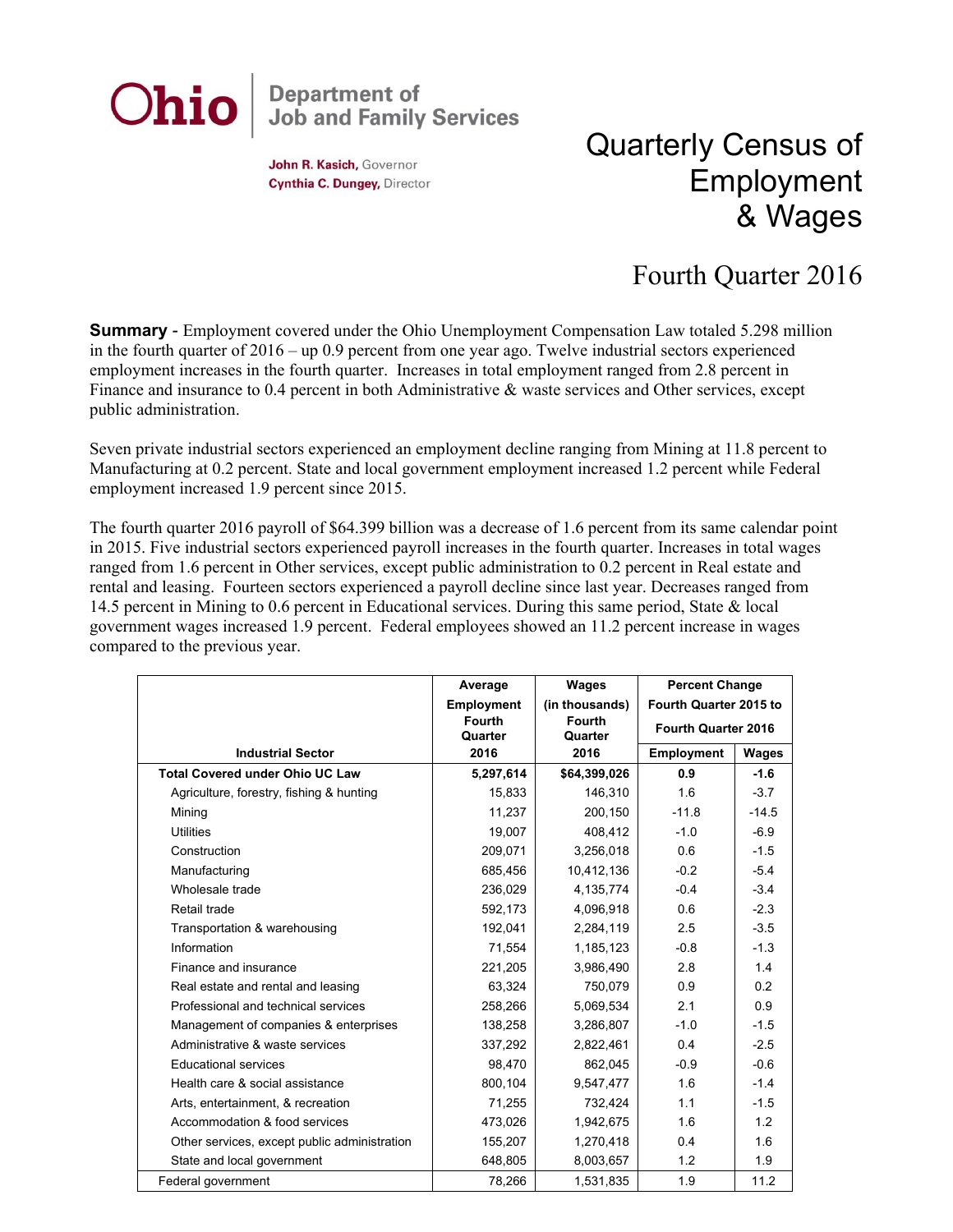Seven of Ohio's largest counties experienced employment increases from their fourth quarter 2015 levels. Increases ranged from 2.9 percent in Butler County to 0.4 in both Cuyahoga and Montgomery Counties. Lucas and Mahoning Counties decreased 0.4 percent and 0.3 percent, respectively. Stark County was essentially unchanged.

Butler County experienced the only payroll increase since 2015 at 0.2 percent. Nine counties experienced payroll decreases ranging from 4.1 percent in Lucas County to 0.7 percent in Cuyahoga County.

|                                        | Average                  | Wages                 | <b>Percent Change</b><br>Fourth Quarter 2015 to |        |
|----------------------------------------|--------------------------|-----------------------|-------------------------------------------------|--------|
|                                        | <b>Employment</b>        | (in thousands)        |                                                 |        |
|                                        | <b>Fourth</b><br>Quarter | <b>Fourth Quarter</b> | <b>Fourth Quarter 2016</b>                      |        |
| <b>Industrial Sector</b>               | 2016                     | 2016                  | <b>Employment</b>                               | Wages  |
| <b>Total Covered under Ohio UC Law</b> | 5,297,614                | \$64,399,026          | 0.9                                             | $-1.6$ |
| <b>Butler</b>                          | 153,663                  | \$1,844,897           | 2.9                                             | 0.2    |
| Cuyahoga                               | 708,193                  | \$9,923,436           | 0.4                                             | $-0.7$ |
| Franklin                               | 744,067                  | \$9,822,231           | 2.7                                             | $-1.9$ |
| Hamilton                               | 505,695                  | \$7,302,481           | 0.6                                             | $-2.1$ |
| Lorain                                 | 97,219                   | \$1,026,163           | 0.7                                             | $-2.2$ |
| Lucas                                  | 208,931                  | \$2,440,989           | $-0.4$                                          | $-4.1$ |
| Mahoning                               | 97,724                   | \$939,658             | $-0.3$                                          | $-2.5$ |
| Montgomery                             | 250,671                  | \$2,887,125           | 0.4                                             | $-3.1$ |
| Stark                                  | 158,693                  | \$1,634,905           | 0.0                                             | $-2.8$ |
| Summit                                 | 267,889                  | \$3,276,738           | 0.7                                             | $-0.9$ |
| All other counties                     | 2.104.869                | \$23,300,403          | 0.6                                             | $-1.3$ |

The chart that follows presents the percentage of Ohio covered employment in each of the ten largest counties and all other counties combined. Ten of Ohio's 88 counties account for more than 60 percent of the state's covered employment.



**Percentage of Fourth Quarter 2016 Employment - Ten Largest Counties**